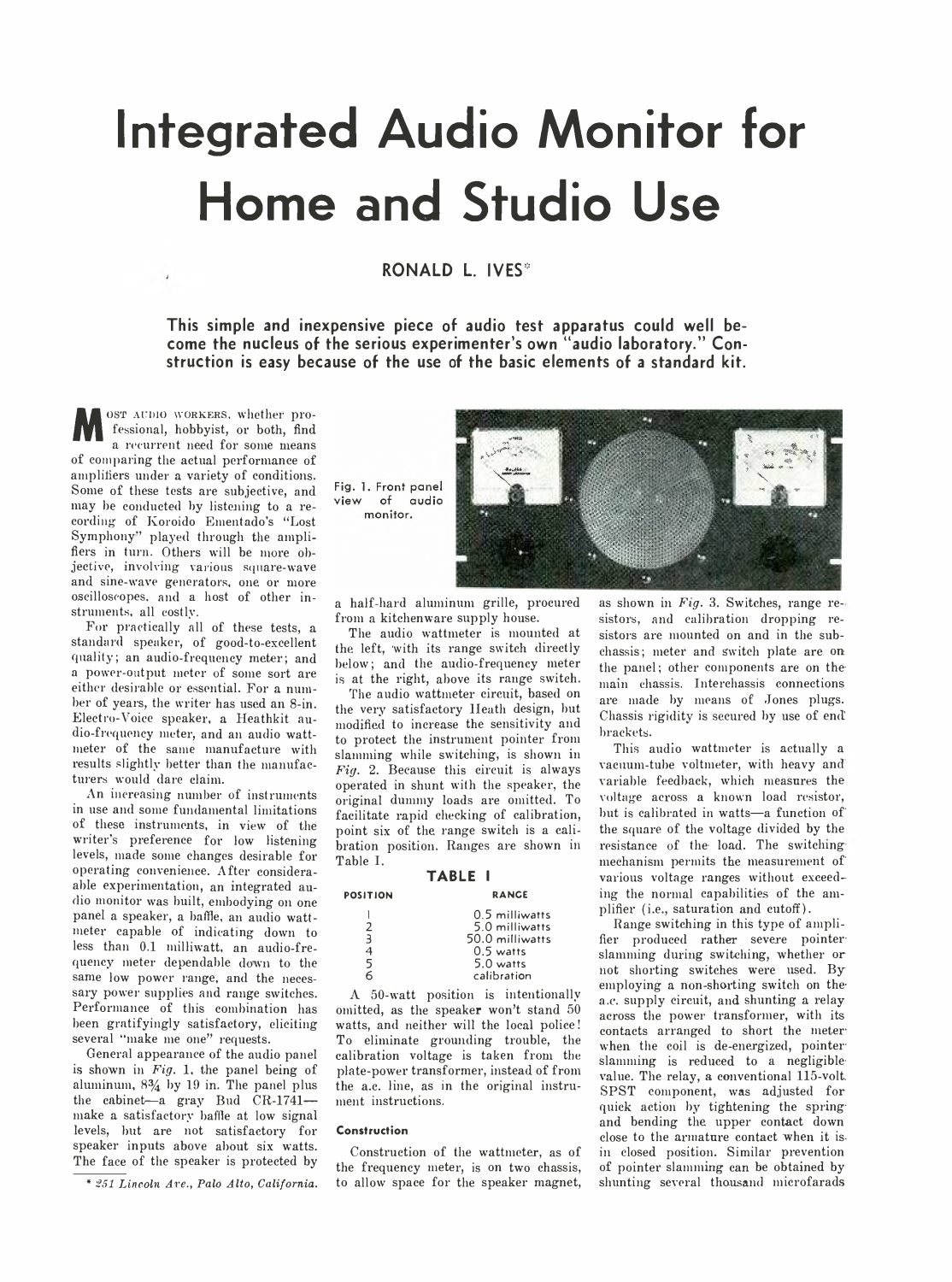

Fig. 2. Circuit of high-sensitivity audio wattmeter.

of capacitance across the instrument movement, but this damps the response undesirably.

The physically large resistors are mounted on the top of the subchassis, and protected from both damage and accidental contact by a punched metal cover, which began life as the bowl of a potato ricer.

The 6C4 amplifier stage in *Fig.* 2, shown enclosed in dotted lines, was added to the monitor in order to get a 0.5 milliwatt range. If this low range is not desired, the points A and B in the figure can be bridged, and all boxed components omitted. This multiplies all rangeposition values by 10, and requires that the calibration point be shifted one position clockwise on all switches.

This amplifier is intentionally inefficient. To raise the sensitivity of the instrument by a factor of 10, the voltage need be raised only by a factor of the square root of 10, or roughly 3.16, because  $W = E^2/R$ .

#### **■Calibration**

Calibration procedure may seem a bit

vague from the circuit diagram, *Fig.* 2, because a number of elements contained in the original wattmeter design, but not essential in this specific application, have been omitted. Originally, calibration was set by applying line voltage across a dummy load of 638 ohms, which, in parallel with the impedance-adjusting string (X — Y in *Fig.* 2) made up a total resistance of 600 ohms. When a 115-volt signal is applied across 600 ohms, the power dissipated is 22 watts. To calibrate, when 115 volts is applied across the original instrument, the OALIB control is turned so that the meter reads 22 watts (on the 50-watt range), and all ranges are then in calibration due to the use of precision resistors.

Now, when we apply 115 volts across a dummy load and the impedance-adjusting resistors  $(X-Y, Fig. 2)$  in parallel, we are also applying the same voltage across the impedance-adjusting string alone, and the dummy load (638 ohms) can be omitted without altering the calibration accuracy. When the power-transformer secondary voltage, with full load, is applied across the adjusting string in series with 875 ohms, the voltage at point X is exactly 115, and the requisite conditions for calibration have been met without the use of a 25-watt dummy load resistor. This voltage should be measured, and the series resistor adjusted if necessary to obtain the right value, as the voltage of the power transformer—under the light load imposed by this circuit-will run slightly over the rated 125.

With the exception of this possibly needed adjustment, all resistors other



**: ig. 3. Rear upper view of monitor, showing three-chassis format used to clear ipeaker magnet. W attmeter subchassis is at right, frequency-meter at left, and main chassis at bottom in this view .**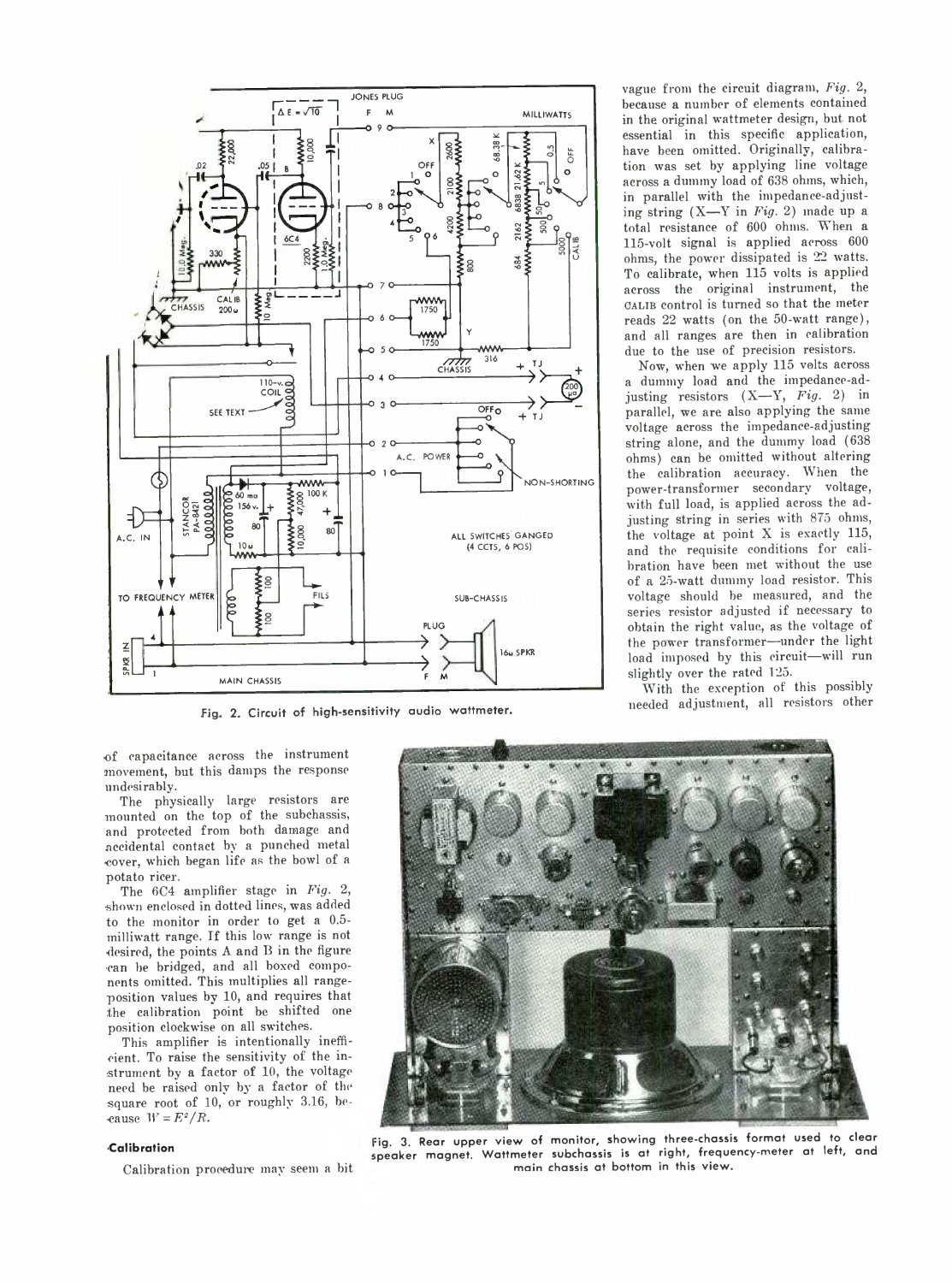than those in the input dividing circuits can be stock 10-per cent items. Resistors in the input dividers should be of one per cent accuracy or better, as are those supplied in the Heath Audio Wattmeter Kit.

This type of audio wattmeter, on the basis of extended tests, is far superior to the older and cruder diode type,<sup>1</sup> and at least equal, for this specific application, to the dual-triode wattmeter described by Seely.2

<sup>1</sup>R. L. Ives, Diode wattmeter construction, *Radio-Electronics, Vol. 26, No. 2,*<br>Feb. 1955, pp. 38–39.

3 Samuel Seelv, *Electron Tube Circuits.* New York: McGraw-Hill, 1950, p. 486.

#### **Frequency Meter**

The audio-frequency meter, whose components are grouped on the left side of *Fig.* 3, is also built on two chassis, with the critical elements and controls on the small subchassis, and the less critical components, including power supply, on the main chassis. The circuit is a modification of the well-known amplifier-limiter-rectifier cycle counter which is used in the Heathkit Audio Frequency Meter and a number of other similar instruments. Although many Heath parts are used in this assembly, the circuit differs from the Heath circuit by the addition of an amplifier, so

as to lower the minimum voltage to which it will respond dependably; the inclusion of a calibration check position on the range switch, to permit instantaneous operation checks if desired; and bv elimination of all frequencyranges above 30,000 cps. (I can't hear that high, and the speaker will not respond well at such high frequencies). The circuit is shown in *Fig.* 4.

Operation of this frequency meter consists of amplifying the initial infed signal, equalizing the pulses, and then counting them. Amplification is done in the first three tubes. The input 12AU7 is an almost-linear amplifier, the first



**Fig. 4. Schematic of audio-frequency meter.**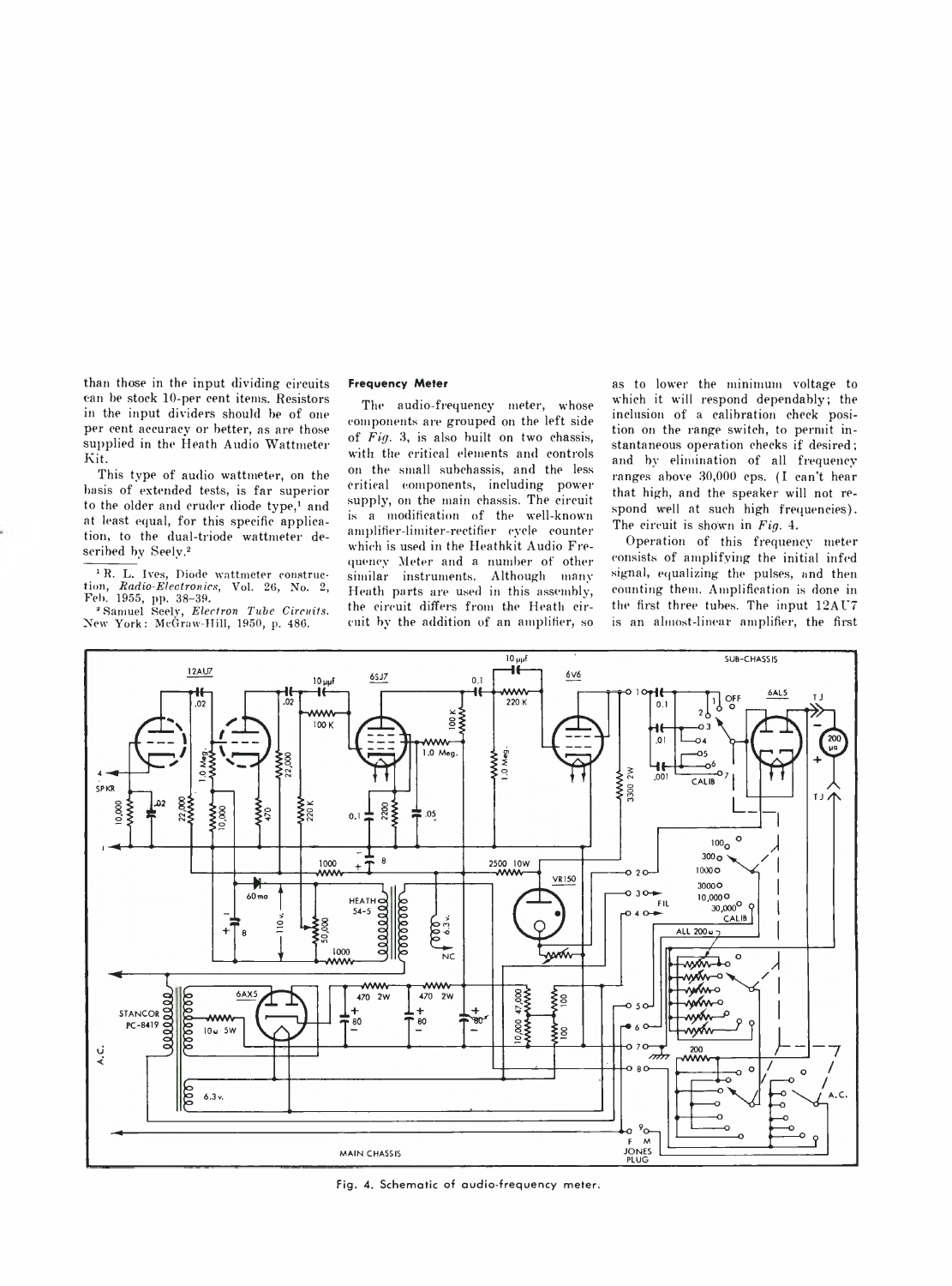half being- cathode driven, the second half conventional. On very strong signals, a small negative bias is produced on the first grid, due to grid rectification. The 6SJ7 functions as a standard amplifier on weak signals, and as a limiter on strong signals, due to the high gridcircuit resistance and the somewhat "starved" plate and screen supplies. The last tube in the amplifier, a triodeconnected 6V6, operated at a reduced and regulated plate voltage, acts almost solely as a limiter. As a result, output of the. amplifier portion of the frequency meter consists of square waves, of uniform amplitude, regardless of the input amplitude.

These square waves are differentiated across the capacitor in the output, then rectified in the 6AL5, and the rectified current is passed through the meter. In consequence, the meter indication is a true measure of input frequency.

Contact potential in the dual diode circuit is bucked out by the drop across the resistor in the return of the voltageregulator tube so that the meter reading is a true measure of frequency, instead of frequency plus contact potential. This correction is made with the input shorted, and the 1000-ohm resistor is adjusted so the meter indicates zero.

Calibration of the lowest range is accomplished by switching to the calibration position. Here, the second half of the 12AC7 is biased off, and an a.c. signal (60 eps) is injected into the grid of the 6R.J7. The voltage of this signal is set at about 20 (not critical), and the resistor for the lowest range (0—100 cps) is set at 60. Other ranges can be calibrated by use of an audio oscillator, by a " counting up" procedure, or by comparison with a precision frequency meter.

### **Power Supply**

Power supply here is a conventional full-wave rectifier system, with a twostage R-C filter. Filaments are run at a moderate positive bias with respect to ground to eliminate diode hum injection. This is necessary only at very low signal levels, and need be applied to the first triode only. It is regarded as standard to connect a large capacitor from filament center tap to ground, but oscilloscope. tests showed that it made no difference in this circuit.

All of the components in this frequency meter are stock items, and no improvement, in performance is likely to result from the use of "gold plated" components. Filter capacitors are very much larger than is initially necessary, so that gradual loss of capacitance with ageing will not lead to a sudden instrument failure. Life of these capacitors  $(Mallory FPI49)$  at voltages not exceeding 350 is in excess of five years in normal station operation. Tube life is considerably more than 7000 hours in this type of service, so that the use of " special red" and " premium" tubes would be painting the lily.

Panel and above-chassis construction, illustrated in *Figs.* 1 and 3, is simple and straightforward. Tube shields are used as hold-downs on miniature tubes, but are not electrically necessary. Meter connections arc made with tip jacks as a matter of servicing convenience. Fnder-chassis construction, shown in *Fig.* 5, is likewise quite simple. Components are anchored in place with more care than is usually employed, to prevent



**Fig. 5. Underchassis view of monitor, showing mounting of components and wiring methods. Wattmeter components are at right, frequency-meter components at left.**